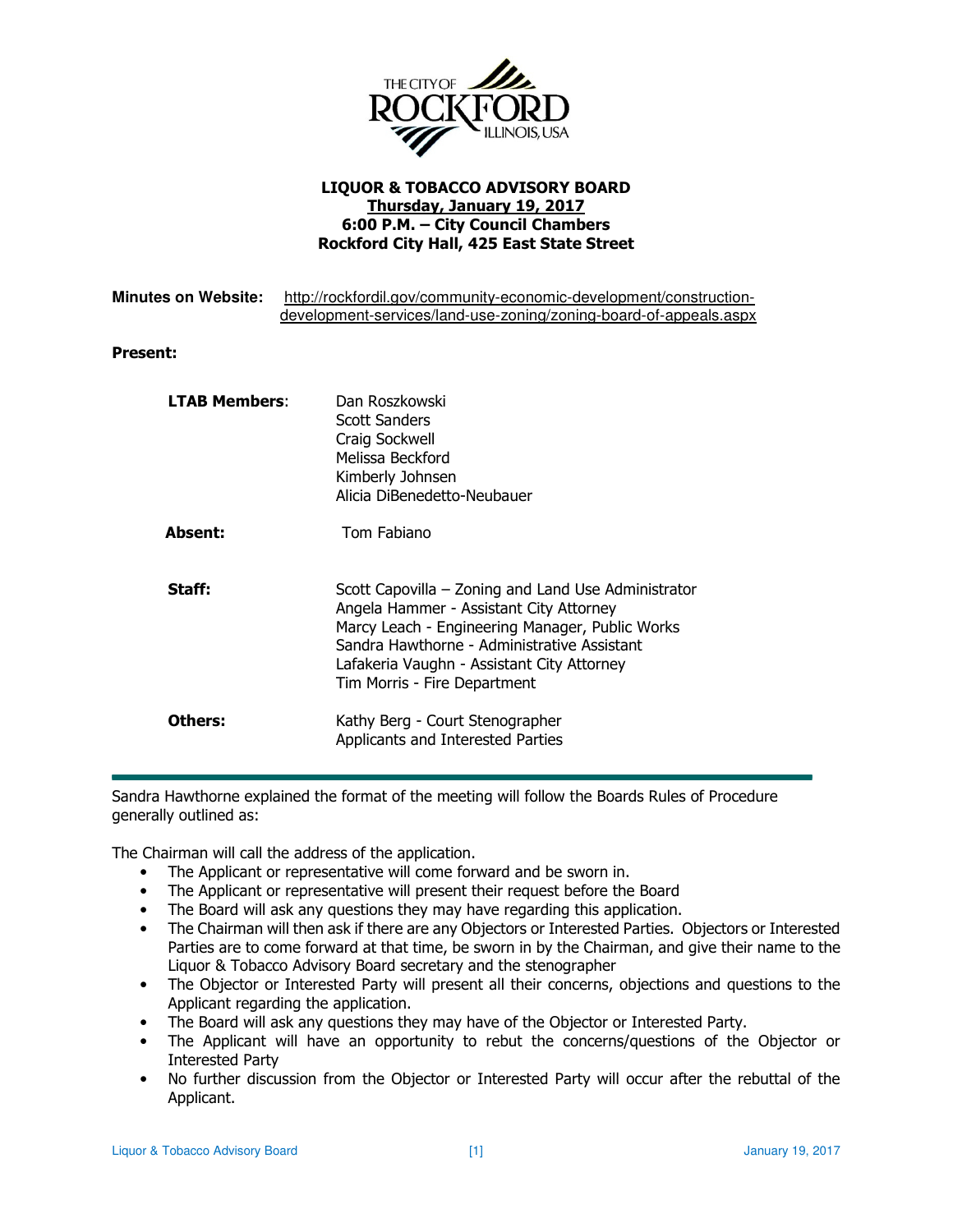• The Board will then discuss the application and a vote will be taken.

It was further explained to the public in attendance, applicants, objectors and interested parties that this meeting is not a final vote on any item. The date of the Codes & Regulations meeting was given as Monday, January 30, 2017, at 5:30 PM in City Council Chambers in this building as the second vote on these items. The public in attendance, applicants, objectors and interested parties were instructed that they could contact the Zoning Office for any further information and the phone number was listed on the top of the agenda which was made available to all those in attendance. The City's web site for minutes of this meeting are listed on the agenda as well. This information was also presented in written form attached to the agendas.

The meeting was called to order at 8:00 PM. A MOTION was made by Kim Johnsen to APPROVE the minutes from the December 2016 meeting as written. The Motion was **SECONDED** by Scott and CARRIED by a vote of 5-0 with Melissa Beckford abstaining and Tom Fabiano absent.

| 016-LTAB-018 | 1710 Rural Street, Suite 4                                                                                                                                                                       |
|--------------|--------------------------------------------------------------------------------------------------------------------------------------------------------------------------------------------------|
| Applicant    | Derrick Kunz d/b/a Rural On Tap                                                                                                                                                                  |
| Ward 03      | Modification of an existing liquor license to allow the operation of a video<br>gaming facility, to allow DJ's, and packaged liquor sales in a C-2, Limited<br><b>Commercial Zoning District</b> |

Prior to the meeting, a written request was received from the Applicant asking that this item be Laid Over to the April 18, 2017 Liquor & Tobacco Advisory Board meeting.

A **MOTION** was made by Craig Sockwell to **LAY OVER** the Modification of an existing liquor license to allow the operation of a video gaming facility, to allow DJ's, and packaged liquor sales in the name of Derrick Kunz d/b/a Rural On Tap in a C-2, Limited Commercial Zoning District at 1710 Rural Street, Suite 4. The Motion was **SECONDED** by Melissa Beckford and **CARRIED** by a vote of 6-0.

| 016-LTAB-019 | 4846 East State Street                                                        |
|--------------|-------------------------------------------------------------------------------|
| Applicant    | Sandra L. Staskal/ SLS Food Inc. d/b/a - Charlie's Pub & Eatery               |
| Ward 10      | Sale of liquor by the drink in conjunction with a restaurant and video gaming |
|              | Sale of Liquor by the drink in conjunction with an outdoor seating area/beer  |
|              | garden in a C-3, General Commercial Zoning District                           |

Prior to the meeting, a written request was received from the Applicant's attorney asking that this item be Laid Over to the February 22, 2017 meeting of the Liquor & Tobacco Advisory Board.

A **MOTION** was made by Scott Sanders to **LAY OVER** the sale of liquor by the drink in conjunction with a restaurant and video gaming and the sale of liquor by the drink in conjunction with an outdoor seating area/beer garden in the name of Sandra L. Staskal/SLS Food Inc. d/b/a Charlie's Pub & Eatery in a C-3, General Commercial Zoning District at 4846 East State Street. The Motion was **SECONDED** by Melissa Beckford and **CARRIED** by a vote of 6-0.

| 016-LTAB-020 | 2577 and 2583 North Mulford Road                                                |
|--------------|---------------------------------------------------------------------------------|
| Applicant    | Philip J. Salamone Jr. & Brieanna M. Salamone / RKFDSN, LLC d/b/a               |
| Ward 01      | Salamone's North                                                                |
|              | Sale of Liguor by the Drink and Packaged Liguor Sales of Beer and Wine          |
|              | only in conjunction with a restaurant and video gaming facility with an outdoor |
|              | seating area in a C-2, Limited Commercial Zoning District                       |

The subject property is located on the east side of North Mulford Road, within the Brynwood Square Shopping Center, and is currently a restaurant and bar. Philip and Brieanna Salamone were present and